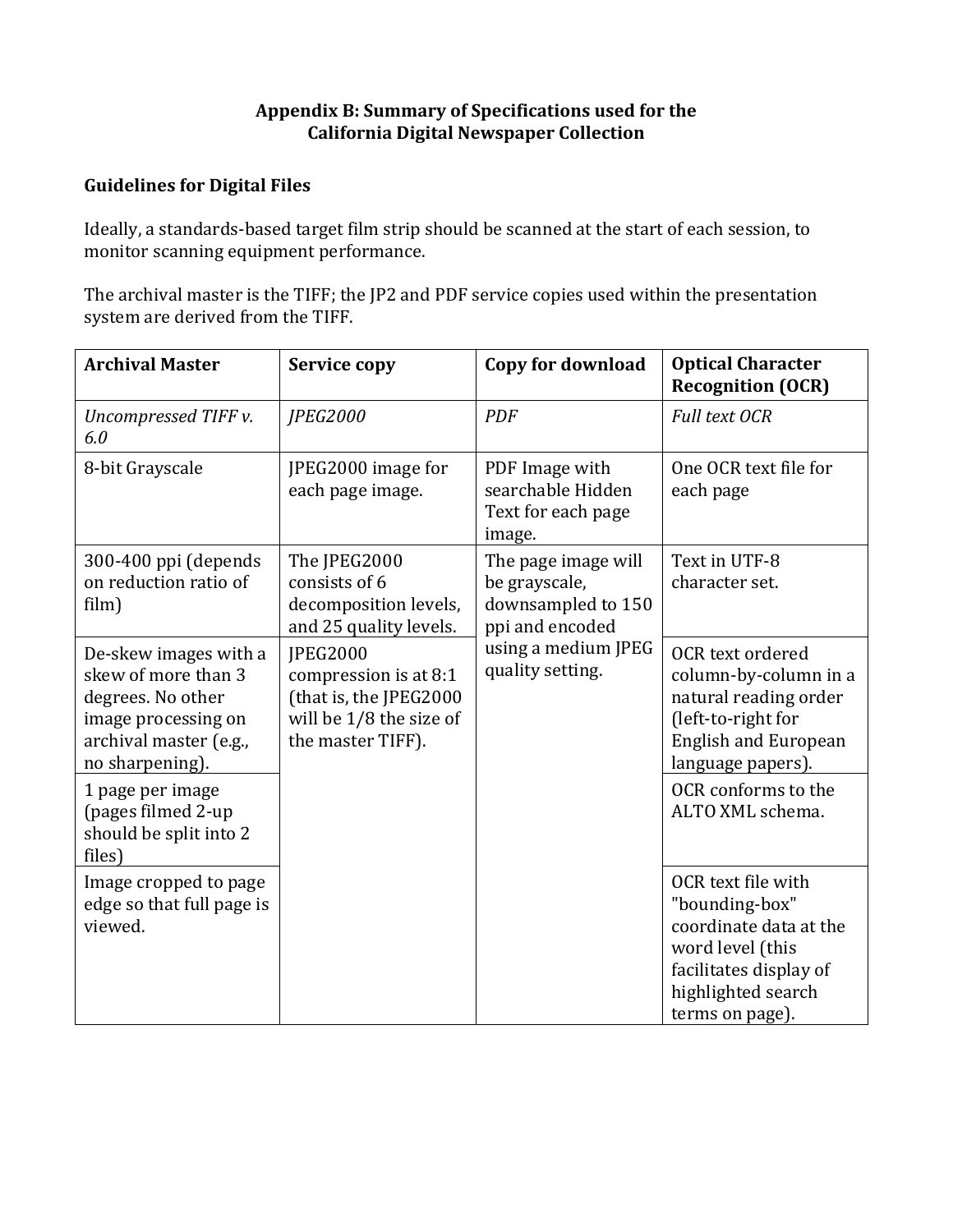# **Metadata guidelines**

### **Descriptive Metadata for Each Issue**

- Title (use exact title from CONSER record, if available e.g., MARC field 130|a or 245|a). *[Note: if scanning microfilm, check film to note if other titles are present on the reel.]*
- LCCN (MARC field 010)
- Date of issue (should be entered in ISO-8601 format, e.g., YYYY-MM-DD). If desired, there can be an additional field to write out a conventional date display, such as "January 3, 1912."

**Optional** information to collect for each issue:

- Volume number
- Issue number
- Edition label if present (e.g., EXTRA, Evening Edition, Special Edition, etc.)

## Additional information about the source:

- Format of source material (microfilm, microfiche, print, electronic [e.g. PDF])
- Reduction ratio used in creating microfilm, or, if not available, the actual dimensions of the print newspaper
- Microfilm position (1A, 2B, etc.)
- Institutional source of the original microfilm, print, or electronic copy
- Institution responsible for digitization (may be the same as the source)
- Title place of publication (e.g., MARC 260|a).

Descriptive metadata can be encoded in any appropriate XML standard, such as MODS, Dublin Core, etc.

## **Technical Metadata (most can be automatically captured by scanning software)**

- Format mimetype  $(e.g., image/tiff, image/peg)$
- Mode (grayscale)
- Bits per pixel  $(8)$
- Image width and length in pixels
- X and Y sampling frequency, in pixels per inch (ppi). For the CDNC, this would be 300-400 ppi.
- File size (bytes)
- Unique identifier for each image (assigned by institution)
- Checksum for each image (MD5, SHA-1, etc.)

Technical metadata is typically encoded in the MIX standard (NISO Tehnical Metadata for Digital Images).

## **Structural Metadata**

For the California Digital Newspaper Collection (CDNC), every page of each newspaper issue is produced in the following formats: TIFF, JPEG 2000, PDF, ALTO XML (OCR). In addition, each issue is "wrapped" in structural metadata following the METS standard (METS = Metadata Encoding Transmission Standard). The METS/ALTO "package" incorporates descriptive and technical